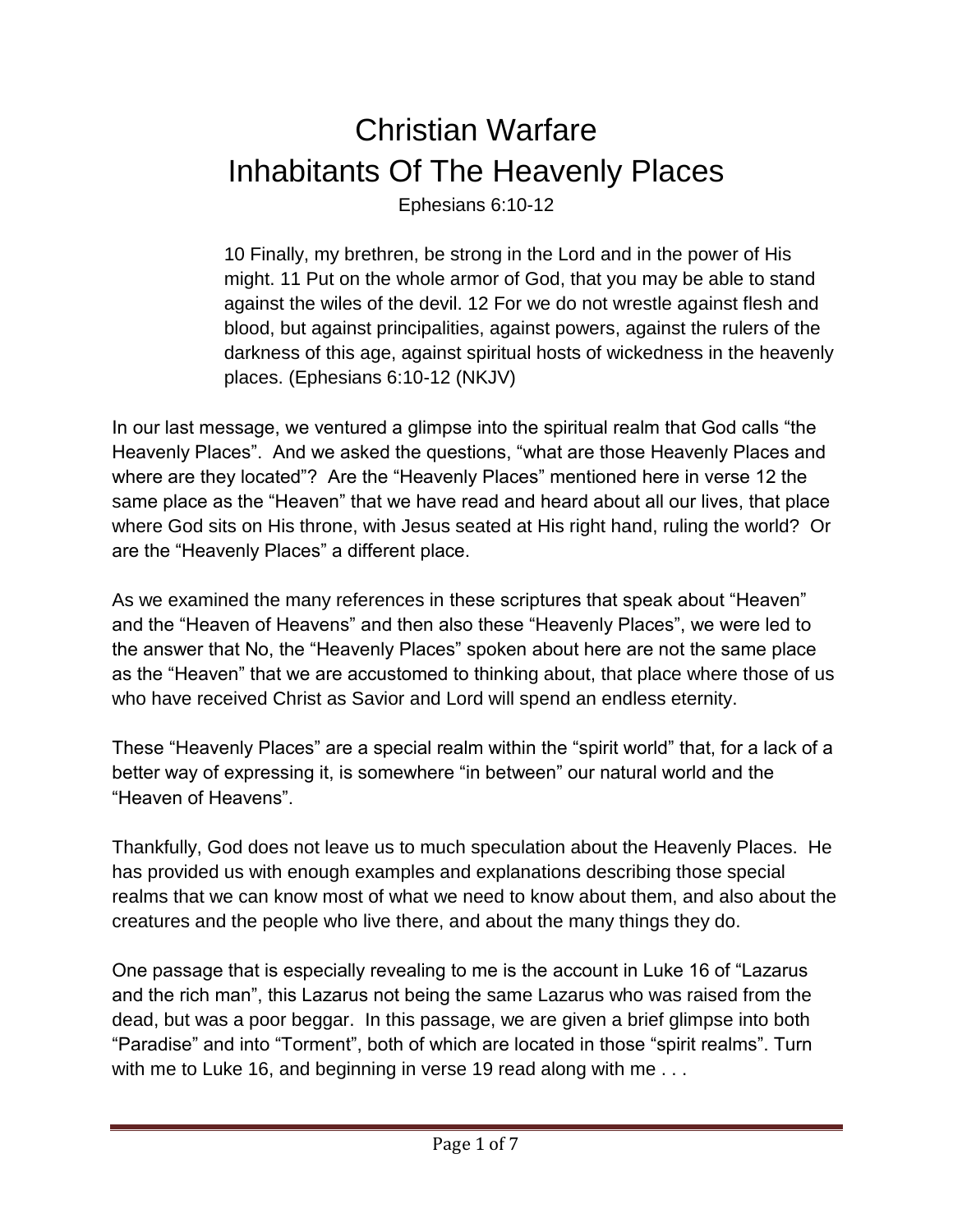19 "There was a rich man who was clothed in purple and fine linen and who feasted sumptuously every day. 20 And at his gate was laid a poor man named Lazarus, covered with sores, 21 who desired to be fed with what fell from the rich man's table. Moreover, even the dogs came and licked his sores. 22 The poor man died and was carried by the angels to Abraham's side. The rich man also died and was buried, 23 and in Hades, being in torment, he lifted up his eyes and saw Abraham far off and Lazarus at his side. 24 And he called out, 'Father Abraham, have mercy on me, and send Lazarus to dip the end of his finger in water and cool my tongue, for I am in anguish in this flame.' 25 But Abraham said, 'Child, remember that you in your lifetime received your good things, and Lazarus in like manner bad things; but now he is comforted here, and you are in anguish. 26 And besides all this, between us and you a great chasm has been fixed, in order that those who would pass from here to you may not be able, and none may cross from there to us.' 27 And he said, 'Then I beg you, father, to send him to my father's house— 28 for I have five brothers—so that he may warn them, lest they also come into this place of torment.' 29 But Abraham said, 'They have Moses and the Prophets; let them hear them.' (Luke 16:19-29 (ESV)

These words give us a vision of some of the people and some of the things that take place in those "spirit realms". And here also, we are provided with answers to some of the most commonly asked questions about what takes place after we die. We see from these words that both Paradise and Torment are there in those "spirit realms". And the people who live in each place can look across a great fixed chasm and see and recognize each other.

Note here, in speaking of Paradise, that the people who are there were carried into Paradise by angels, those special "ministering spirits" sent to serve you and me. Listen to these words in Hebrews 1:14!

14 Are they (the angels) not all ministering spirits sent out to serve for the sake of those who are to inherit salvation? (Hebrews 1:14 (ESV)

Folks, these are precious words of truth that should give you and me great confidence. These, and other scriptures like them, tell us that God has assigned special angels to minister directly to you and me all the days of our lives. And then at our death, they will carry us into Paradise. These angels are just one more of the blessed provisions that God has given to us to keep us safe and secure from harm, beginning with our first moment of salvation until the last moment of this life when our angel carries us away to be with Christ in Paradise.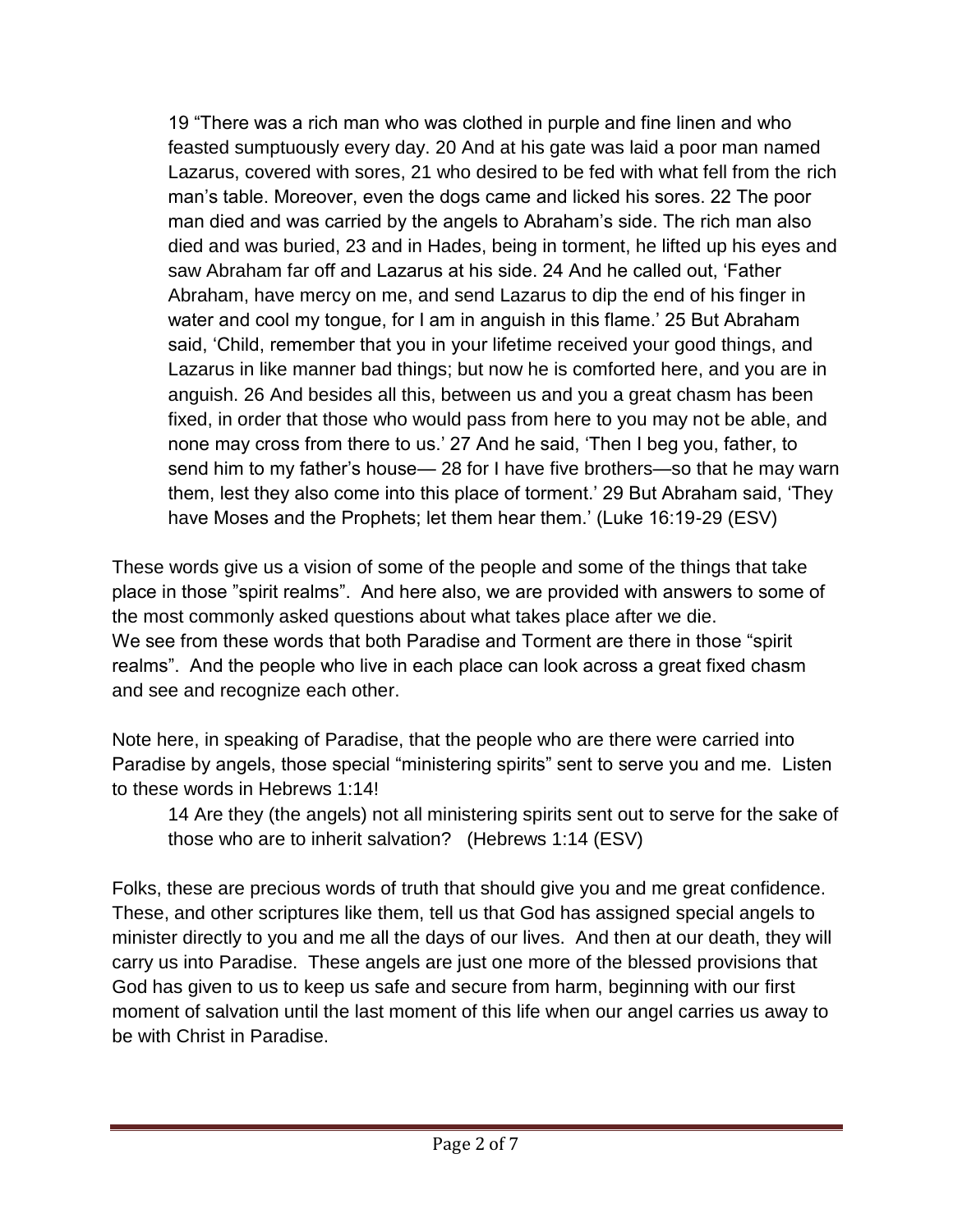And here also in the words in verse 24, we see a description of torment, words that should frighten anyone who reads them. The rich man in crying out for mercy! He is suffering in the heat of the flames, hoping to get just a drop of water to cool his parched tongue. But unfortunately for him, no mercy will be given. He was told here that because he chose the comforts and the provision of the world while he was alive, those would be his only rewards.

And we can see from the words of this conversation that even though the people who are in Paradise and those who are in Torment can see and know each other, they are not able to interact back and forth with each other, seen here because of the great fixed chasm separating Paradise from Torment.

And these words tell us that neither are they permitted to communicate or interact with people who are still alive in the flesh, seen here because of the rich man asking for Lazarus to go back and warn his brothers and the refusal to allow Lazarus to go back. And also, in noting that Lazarus was not permitted to help the rich man and also not allowed to warn the man's brothers, that speaks evidence that no "saint" in Paradise can intercede on behalf of anyone, whether it be someone who is still alive, or someone who is in torment, or someone who is in that place that our Catholic brethren call purgatory.

As for "Purgatory", I find no place in these scriptures that speak of or allows for such a place as "Purgatory". "Purgatory" is simply one of those "unfounded hopes" that the minds of men have contrived in a desperate attempt to provide one last possibility for the saving of their lost loved ones.

All such beliefs and practices as those of "praying to saints" are misguided and completely false teachings. Christ and Christ alone is the Mediator between God and man (1 Timothy 2:5). And He is the only one we should pray to for intercession. And some of these words of Luke 16 are confirmed by another passage, one in Hebrews 12. There we read about a "great cloud of witnesses" who are able to observe the things that we do. Listen!

1 Therefore, since we have so great a cloud of witnesses surrounding us, let us also lay aside every encumbrance and the sin which so easily entangles us, and let us run with endurance the race that is set before us, (Hebrews 12:1 (NASB)

Note carefully from these words how very "close" this "great cloud of witnesses" is to us. They are said here to "surround" us, giving evidence that the Heavenly Places is all around us and "up close" to us here in our natural realm.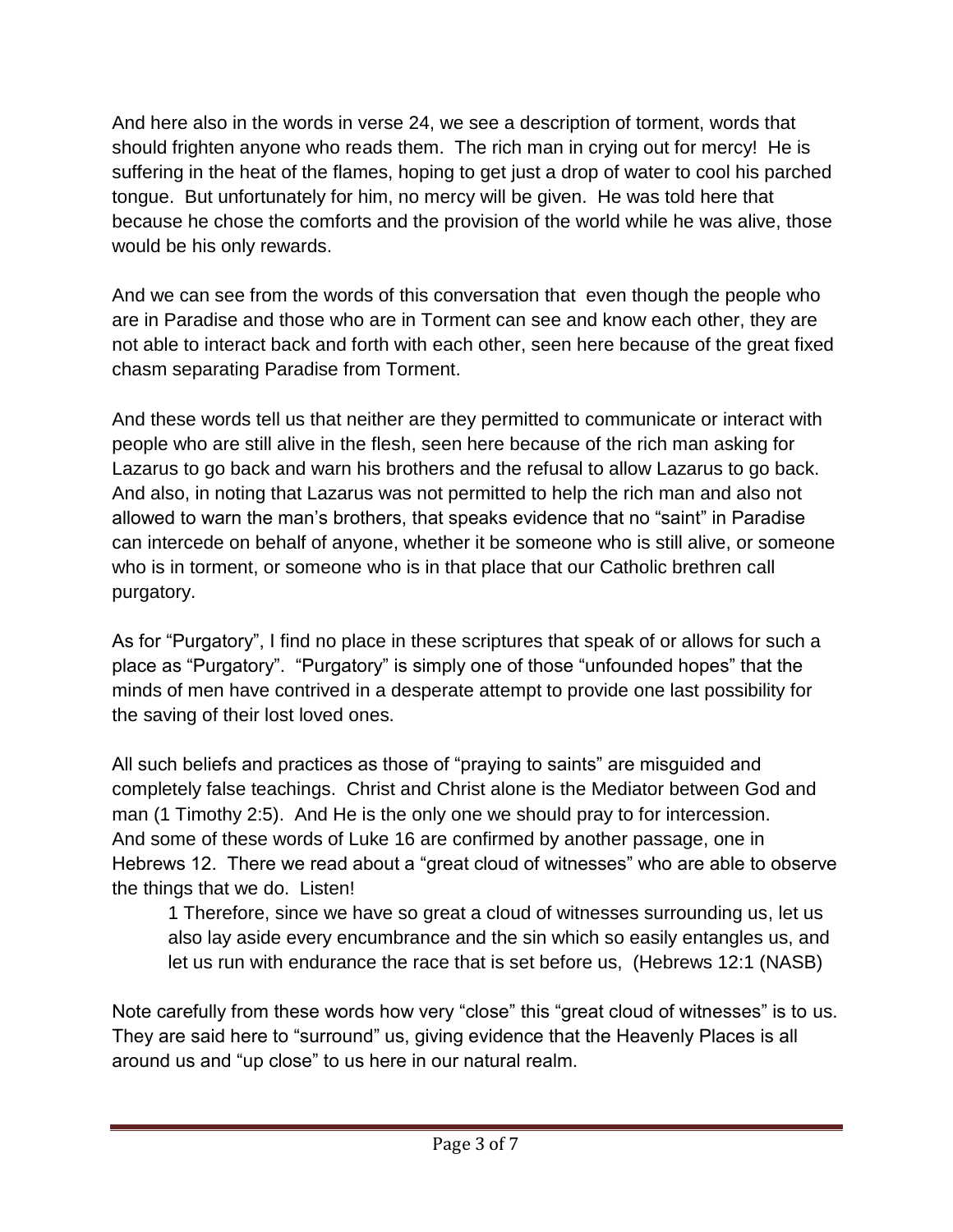And the presence of this "great cloud of witnesses" seems from these words to be given for an encouragement to us here in our natural realm to keep our lives free from the sins that entangle us. Those words . . .

1 . . . since we have so great a cloud of witnesses surrounding us, let us also lay aside every encumbrance and the sin which so easily entangles us, and let us run with endurance the race that is set before us, (Hebrews 12:1 (NASB)

And then also, beginning in verse 18 of Hebrews chapter 12, we read other very cryptic words, these about a mystical city. Though it be invisible to our natural eyes, it is also very present all around us. These words begin by comparing Mount Saini the meeting place where God spoke to Moses and gave him the Ten Commandments, and Mount Zion, that special city, the Holy Jerusalem. Listen!

18 You have not come to a mountain that can be touched and that is burning with fire; to darkness, gloom and storm; 19 to a trumpet blast or to such a voice speaking words that those who heard it begged that no further word be spoken to them, 20 because they could not bear what was commanded: "If even an animal touches the mountain, it must be stoned." 21 The sight was so terrifying that Moses said, "I am trembling with fear." 22 But you have come to Mount Zion, to the heavenly Jerusalem, the city of the living God. You have come to thousands upon thousands of angels in joyful assembly, 23 to the church of the firstborn, whose names are written in heaven. You have come to God, the judge of all men, to the spirits of righteous men made perfect, 24 to Jesus the mediator of a new covenant, and to the sprinkled blood that speaks a better word than the blood of Abel. (Hebrews 12:18-24 (NIV)

Note these words carefully! This city, this Heavenly Jerusalem exists in that invisible realm of the Heavenly Places right at this moment and it is all around us. And these words of verse 22 speak of us coming to that Mountain now, indicating that it is something that we are to experience now, in our living years. The words, "you have come" speaks of how from the first moment of our salvation, something has already changed in our "citizenship". We now are "citizens" of both realms, the "spirit realm" and our "natural realm".

Folks, as mystical as all this may seem, it is still all very real and true. We in our natural state have, in reality, come face to face with this "spirit world", a place where our loved ones, those described here as "righteous men made perfect" are right here, all around us.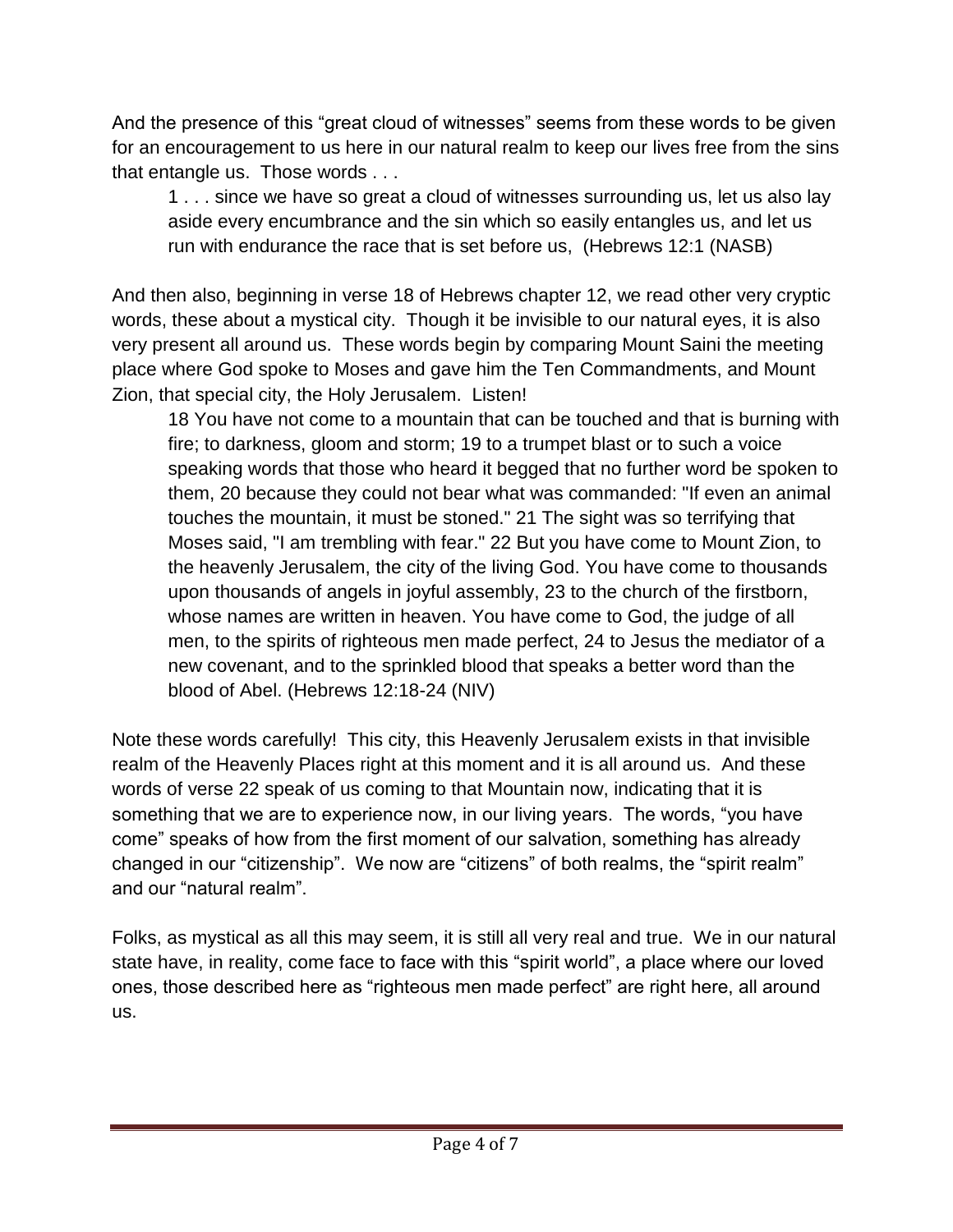And may I say that most Christians, even very mature ones, can't fathom or accept such thoughts as these. And because they cannot, they miss out on some very special truths of God.

I confess to you that I myself can't fathom these words, but I do believe by faith that they are true. And by faith I do really want to take that next step of faith that will allow me to know and appreciate and to experience these very special truths of God.

How will such a knowledge and experience manifest itself to our senses and to our "feelings" on our side of reality? I don't really know! I wish I did! But for some reason God has given us a brief glimpse into His ever-present, up-close presence, and the simple truth is, God does not ever waste the words of these scriptures. So, for that reason, I want to take the step of knowing as much as I can about the things these words are telling us about. Listen, to these words again, beginning in verse 22 . . .

22 But you have come to Mount Zion, to the heavenly Jerusalem, the city of the living God. You have come to thousands upon thousands of angels in joyful assembly, 23 to the church of the firstborn, whose names are written in heaven. You have come to God, the judge of all men, to the spirits of righteous men made perfect, 24 to Jesus the mediator of a new covenant, and to the sprinkled blood that speaks a better word than the blood of Abel. (Hebrews 12:22-24 (NIV)

I confess to you that words like these keep me excited about who God is and what He is doing, both in the heavens and here on the earth. As I have said to us so many times, our God is not just "up there" somewhere in the heavens, out of sight and only accessible when we pray and plead with Him. Here is Christ Himself and a host of holy angels, here described as being "thousands upon thousands of angels in joyful assembly. And they are up-close and immediate to all that is taking place with you and me in our daily lives.

And then, praise be to God, along with Christ and His host of angels are our loved ones who have gone on before us, here described as the "church of the firstborn whose names are written in heaven". And then, praise be to God, as we ourselves die, we will be carried by our ministering angel to join with Christ and His angels and with our dear loved ones, and then we ourselves will become a part of that "great cloud of witnesses" in the "church of the firstborn whose names are written in heaven". Hallelujah!

Listen folks! This is not just imagination! This is real, as real as real can be!

Now again, may I strongly reiterate, so that we are never confused! Just as there was a great "divide", a great fixed chasm between Paradise and Torment, so also is there a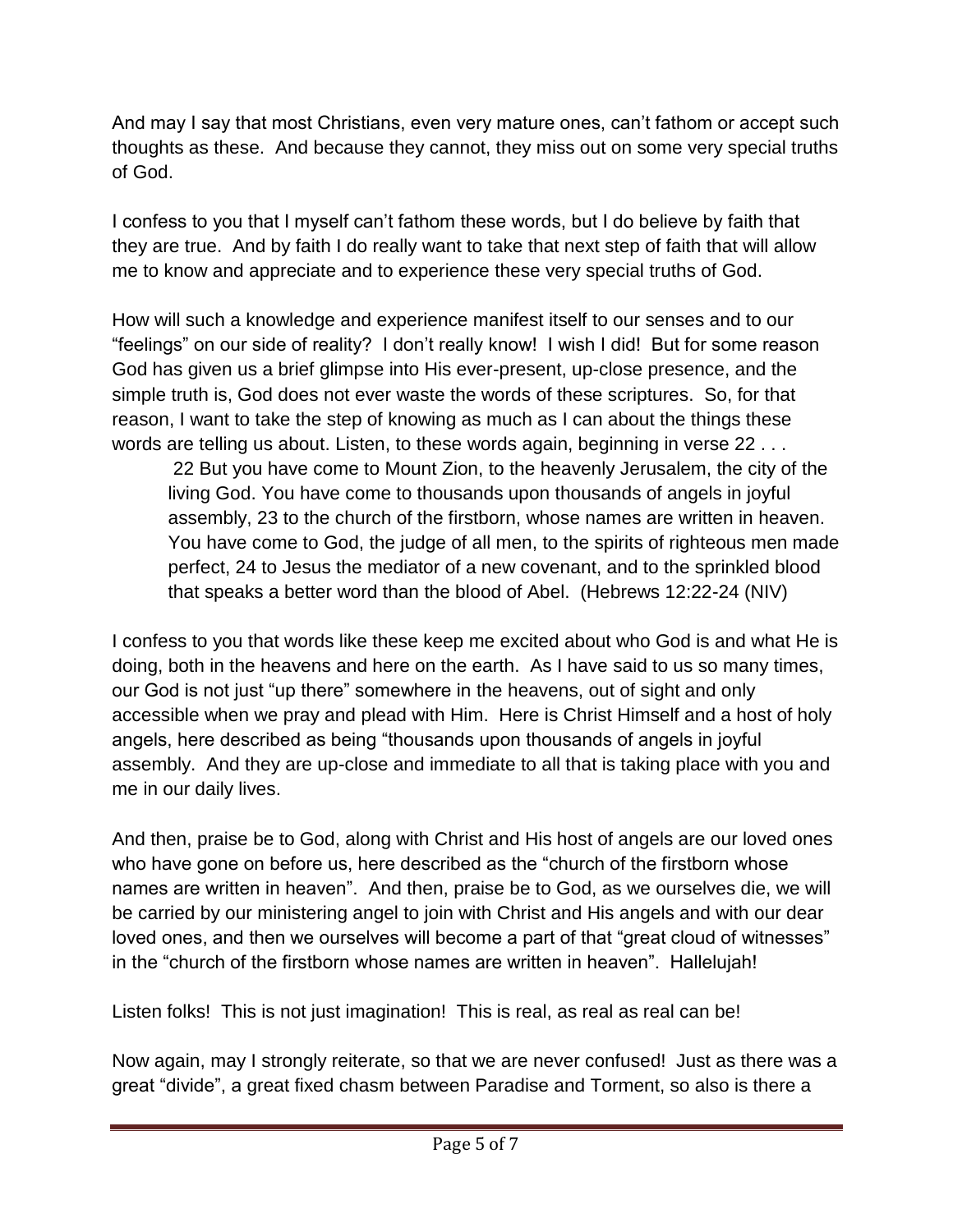divide between us and our loved ones who have gone on before us. And nowhere in these scriptures do we find where we are allowed to have any communication or interaction with them. Why am I saying this again? It is because it is such a popular belief in the secular and pagan world that we, through "mediums", can communicate with those who are said to be on the "other side". That is simply not true and moreover such activities and such communications are clearly from the demonic world, those principalities and powers and rulers of darkness and spiritual hosts of wickedness. So by all means, stay away from even watching such blasphemous things on television. That is not at all "Godly entertainment".

So then, what are we to do with what we have learned from these scriptures today? It is to know that in this place called Heavenly Places Christ Himself lives and rules over all that takes place there. And with Him is His host of angels. Also there is the "church of the firstborn whose names are written in heaven", that "great cloud of witnesses.

And there also are those special places called Paradise and Torment where both saints and sinners, each in their appointed places, are awaiting the final judgment when God will assign all created beings, men and women, both righteous and unrighteous, and angels, both the holy ones and the unholy ones, to their final appropriate consequence, some to "heaven", that place of eternal rejoicing, and others to "hell", that place of eternal suffering.

But until God calls everything to a close, the "Heavenly Places" will remain filled with constant goings-on, especially with the activity of angels and demons, the angels blessing and ministering to us here in this natural realm who have obtained eternal salvation, and also the demons who have but one goal and that is to tempt and corrupt both those who are lost and unsaved, and each of us who are fully saved. That is what demons do and they will always do it until God calls an end to it all.

Next week, it is my hope that God will give me words for you regarding those activities of the angels and the demons, those principalities and powers and rulers of the darkness, spiritual hosts of wickedness, as we wrestle daily with them for the cause of righteousness.

I'll close for now. But for this coming week, please do spend some time with the Lord and ponder with me about these special things that God is revealing to us in these passages. They are deep and they are difficult, but He is faithful to speak to us through His word if we are willing to listen.